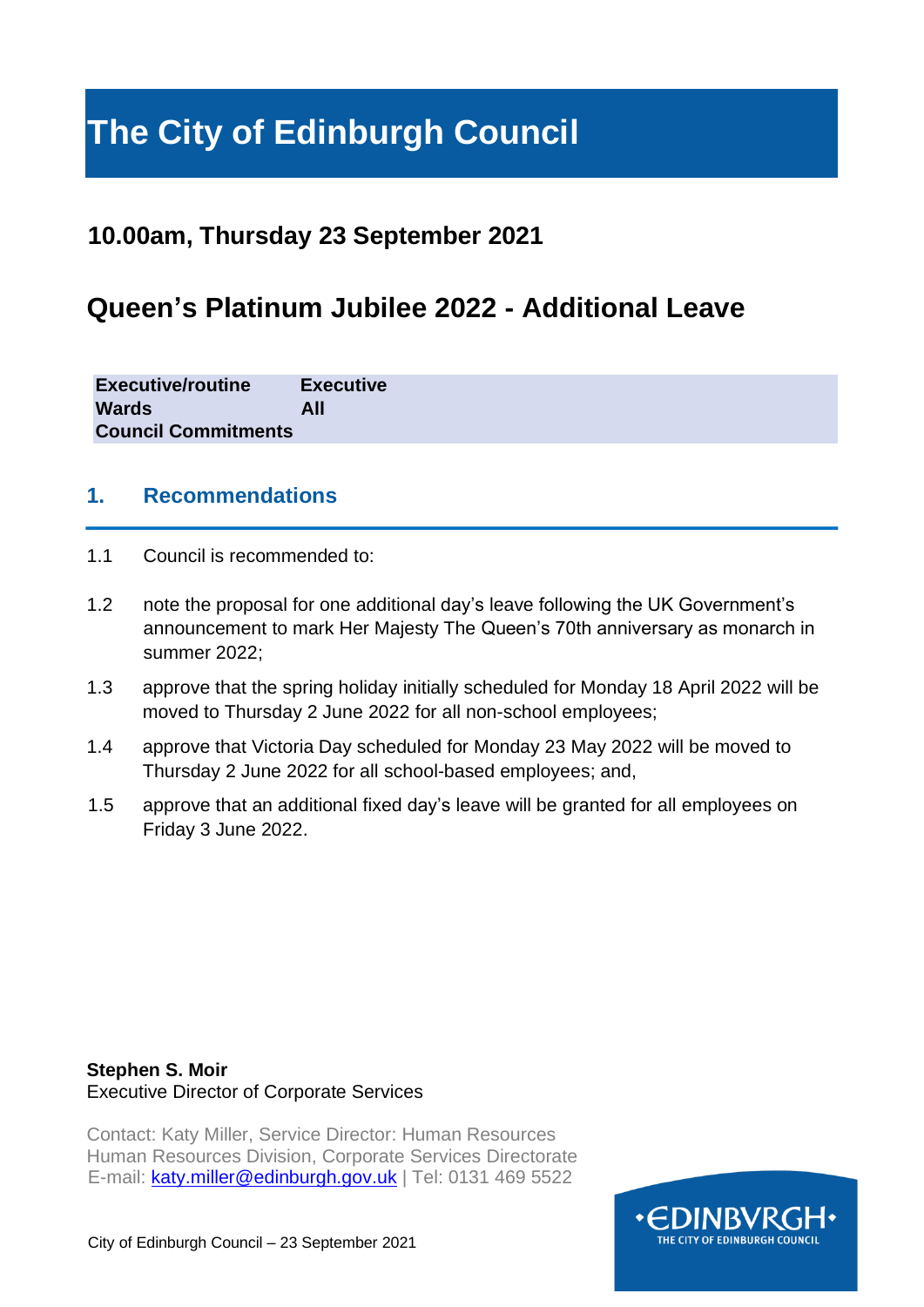# **Queen's Platinum Jubilee 2022 - Additional Leave**

### **2. Executive Summary**

- 2.1 The report notes the UK Government's announcement of an additional holiday to mark Her Majesty The Queen's 70th anniversary as monarch in summer 2022 and thus seeks approval of an additional fixed day's leave for all colleagues on Friday 3 June 2022.
- 2.2 The report seeks approval of an alternative Spring Holiday date from Monday 18 April 2022 to Thursday 2 June 2022 for all non-schools' colleagues.
- 2.3 The report also seeks approval of an alternative Victoria Day date from Monday 23 May 2022 to Thursday 2 June 2022 for all schools' colleagues.

#### **3. Background**

- 3.1 In 2022, Her Majesty The Queen will become the first British Monarch to celebrate a Platinum Jubilee, 70 years of service. The UK Government announced that one of the scheduled public holidays should be moved to Thursday 2 June 2022 and an additional holiday on Friday 3 June would be granted to allow for a four-day weekend to celebrate this event.
- 3.2 Public Holidays for 2021-27 were previously agreed at full Council in November 2020.
- 3.3 A motion on this topic was also raised by Councillor Laidlaw at full Council on Thursday 26 August 2021, link in section 8.

#### **4. Main report**

- 4.1 The UK Government announced that the May Bank Holiday Weekend would be moved to Thursday 2 June 2022 and an additional Holiday provided on Friday 3 June 2022 to allow a four-day weekend to celebrate the Queen's Platinum Jubilee.
- 4.2 In Edinburgh, the May Bank holiday noted above at 4.1 has traditionally not been observed at the end of May. The equivalent Spring Holiday in Edinburgh is normally the third Monday in April. In 2022, this falls on Monday 18 April and as this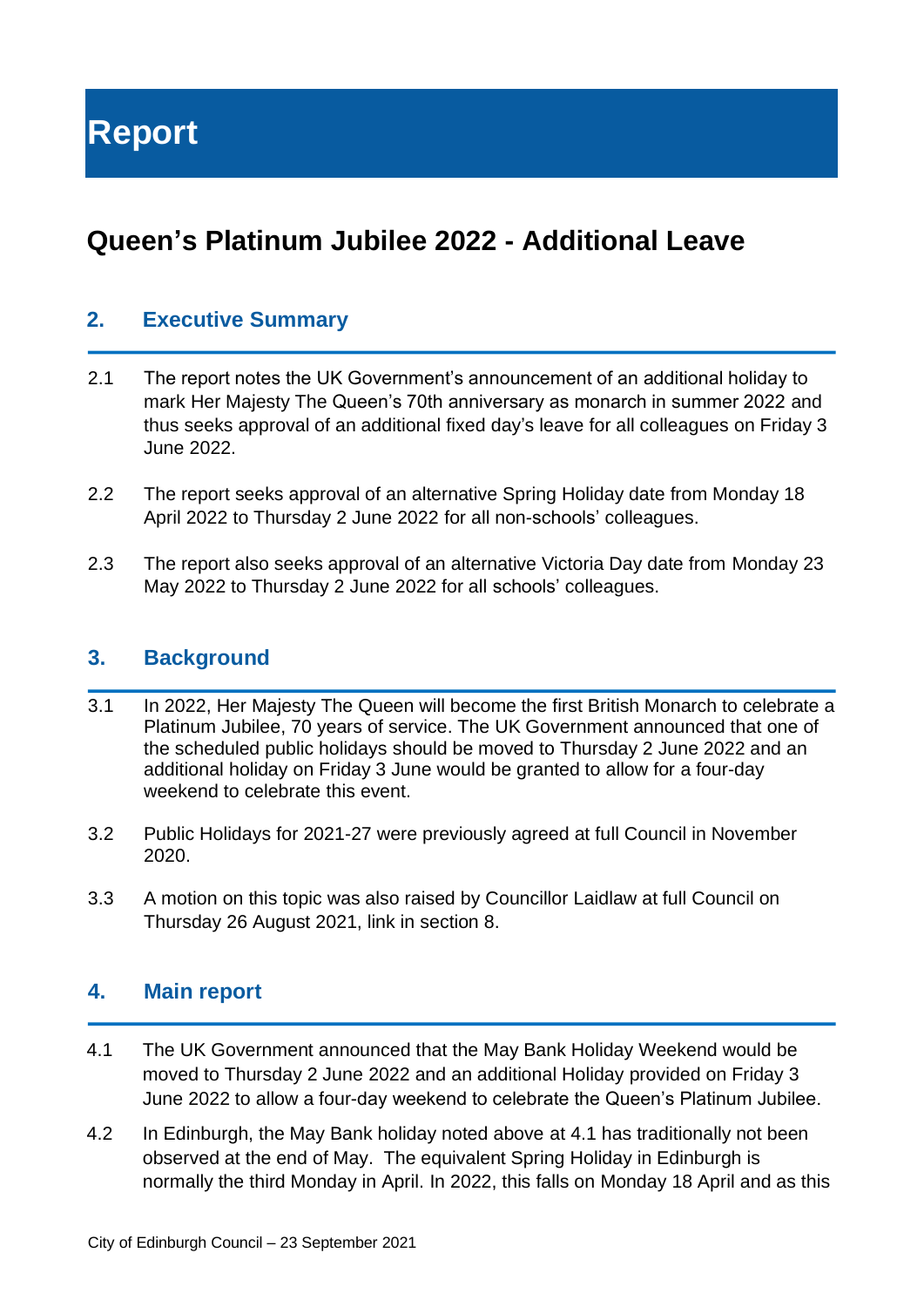is the same day as Easter Monday it had not been finalised as part of the Public Holiday report taken to full Council in November 2020 and was still to be agreed.

- 4.3 The proposal is that the spring holiday that would have fallen on Monday 18 April 2022, would be moved to Thursday 2 June 2022 for all non-schools-based employees.
- 4.4 In relation to employees working within schools, the proposal is that the Victoria Day holiday scheduled for Monday 23 May 2022 would be moved to Thursday 2 June 2022.
- 4.4 An additional fixed day's leave would also be granted for all colleagues on Friday 3 June 2022.
- 4.5 In relation to school-based employees, this would mean that schools would be closed on Thursday 2 June and Friday 3 June 2022.
- 4.6 This additional day's leave would mean a reduction in teaching days and permission would have to be sought from the Scottish Government's Learning Directorate. Education and Children's Services officers have been in discussion with Scottish Government officials on this point and our proposal has, at this stage, been noted. Government Officials are now awaiting confirmation of the Council's decision on this point.
- 4.7 A benchmarking survey was undertaken in conjunction with the Council and CoSLA initially in July 2021 to ascertain what proposals were being considered by other local authorities and this was refreshed again in September 2021.
- 4.8 The proposals from other Scottish Local Authorities that have responded to the CoSLA survey so far are that an existing public holiday for schools will be moved to Thursday 2 June 2022. However, all other services will remain open given that this holiday day is already included in the annual entitlement for local government employees in most cases.
- 4.9 With regard to Friday 3 June 2022, an additional day's leave will be granted and Councils (including schools) will be closed. Based upon the benchmarking returns received so far, other Scottish Local Authority proposals are in line with this recommendation for the City of Edinburgh Council.

# **5. Next Steps**

5.1 Subject to Council approval, an additional fixed day's leave for all employees would be granted, and the spring holiday for non-schools' colleagues and the Victoria Day holiday for schools' employees would take place on Thursday 2 June 2022.